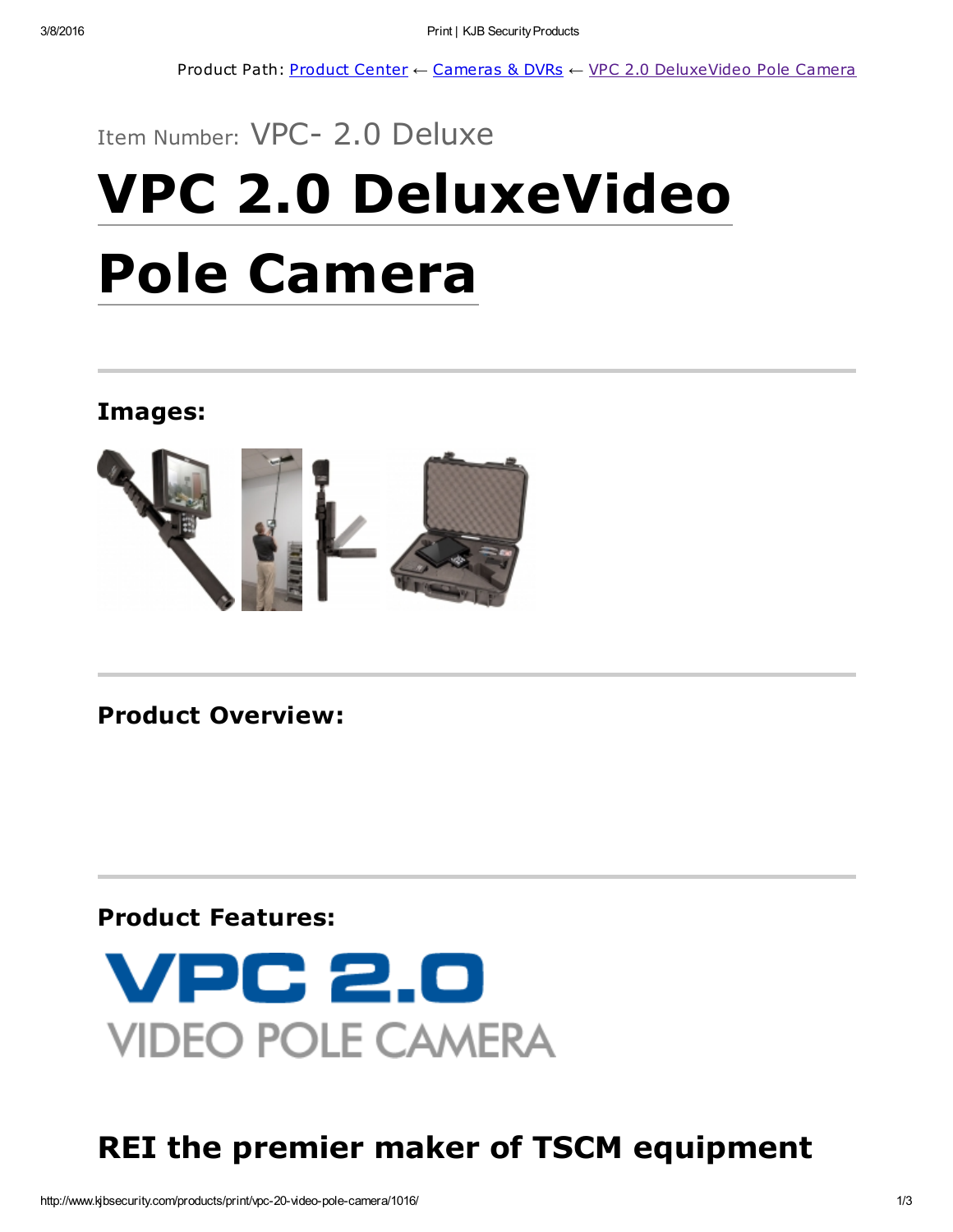## has super charged the Pole Camera that reaches new heights.

- Large 8 inch (20.3 cm), high-resolution color monitor.
- No external cables, ready-to-use out of the case.
- Portable, lightweight case for easy mobility.
- Motorized Tilt Camera head
- Video Record and playback
- Still picture capture and review it
- LEDs mounted on the camera
- Two Cameras,Color camera head includes white LED illumination for color inspection in dark areas or IR LED illuminated black and white camera
- Weatherproof body
- 8" high tilting LCD display with brightness control
- The VPC 2.0 Deluxe extends to 12 ft 5 in

Applications, Inspecting high drop ceilings, searching over-head compartments, vehicle undercarriages, viewing around corners, over tall or immovable objects, viewing difficult to reach areas.

#### Only need 6.5 foot Pole [Camera](http://www.kjbsecurity.com/products/detail/vpc-20-video-pole-camera/1015/) see the VPC 2.0

## Product Specs:

• Color Camera Head(standard) Signal Format: NTSC Horizontal Resolution: 550 TV Lines,Sensitivity: 0.5 Lux / Faceplate Illumination: White LEDs with variable brightness control

• Black & White Camera Head Signal Format: NTSC Horizontal Resolution: 600 TV Lines Sensitivity: 0.1 Lux / Faceplate Illumination: Infrared LEDs with variable brightness control

• Color LCD Display Size: 8"Resolution: 800x600 Auto Brightness Viewing Angles: (70° at 3, 9, & 6 o'clock) - (50° at 12 o'clock) Display Controls: Color saturation, contrast, & brightness Camera

• DVR:Format: MPEG 25fps Record Time: 5s, 10s, 30s, 60s, & 120s Onscreen Date and Time Stamp Video Playback Mode Snapshot Mode: 720x480 jpg

• Miscellaneous: Video Output Jack Audio Output Jack Micro SD Card Slot Internal Battery Charger 2 Lithium Ion Batteries: (included) Typical Run Time: 5 Hours Max Charge Time: 3 Hours

• Mechanical:Collapsed length (with Camera Head): 23.5 in (59.7 cm) Extended Length (with Camera Head): 78 in (198 cm) Case Size: 20x15x5 in (50x38x14 cm) Case Weight (with all accessories): 12 lbs (5.4